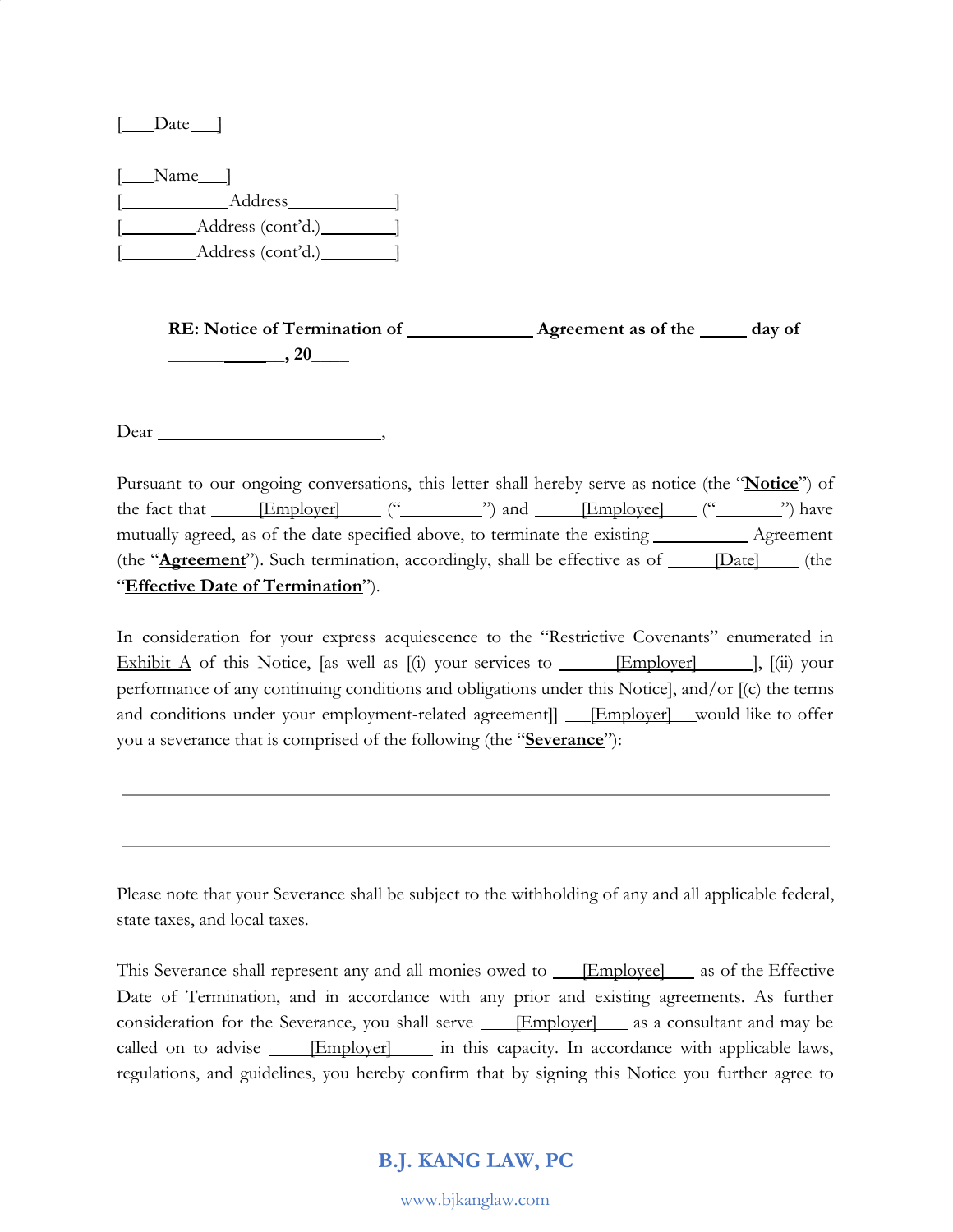assist **Employer** by performing, or fully cooperating with, the following prior to the Effective Date of Termination:

**Employer** sincerely thanks you for your work on behalf of our business, and we very much look forward to working with you again in the future should a mutually beneficial occasion or opportunity arise. If the terms within this Notice are acceptable, please sign this Notice below and return this Notice to the undersigned. If you have any questions, whatsoever, please direct them to our attorney, Mr. Byoung Jo Kang, Esq., who can be reached vis-à-vis email at  $bikang@bikanglaw.com$ , or the Human Resources Department at  $[Emplover]$ , which can be reached vis-à-vis email at **Employer's HR email** .

Sincerely,

[Capacity at Employer (*e.g.*, CEO, President)]**\_\_\_\_\_**

**IN WITNESS WHEREOF, the undersigned, having read this Notice and the Exhibit A "Restrictive Covenants," does hereby knowingly, voluntarily, and freely sign as of the date set forth below.**

 **[EMPLOYEE NAME]\_\_\_\_\_**

**\_\_\_\_\_\_\_\_\_\_\_\_\_\_\_\_\_\_\_\_\_\_\_\_\_**

**/s/\_\_\_\_\_\_\_\_\_\_\_\_\_\_\_\_\_\_\_\_\_\_\_\_\_\_\_\_\_\_\_** Name: **\_\_\_\_\_\_\_\_\_\_\_\_\_\_\_\_\_\_\_\_\_\_\_\_\_** Date: **\_\_\_\_\_\_\_\_\_\_\_\_\_\_\_\_\_\_\_\_\_\_\_\_\_\_**

# *[REMAINDER INTENTIONALLY LEFT BLANK; EXHIBIT A TO FOLLOW]*

**B.J. KANG LAW, PC**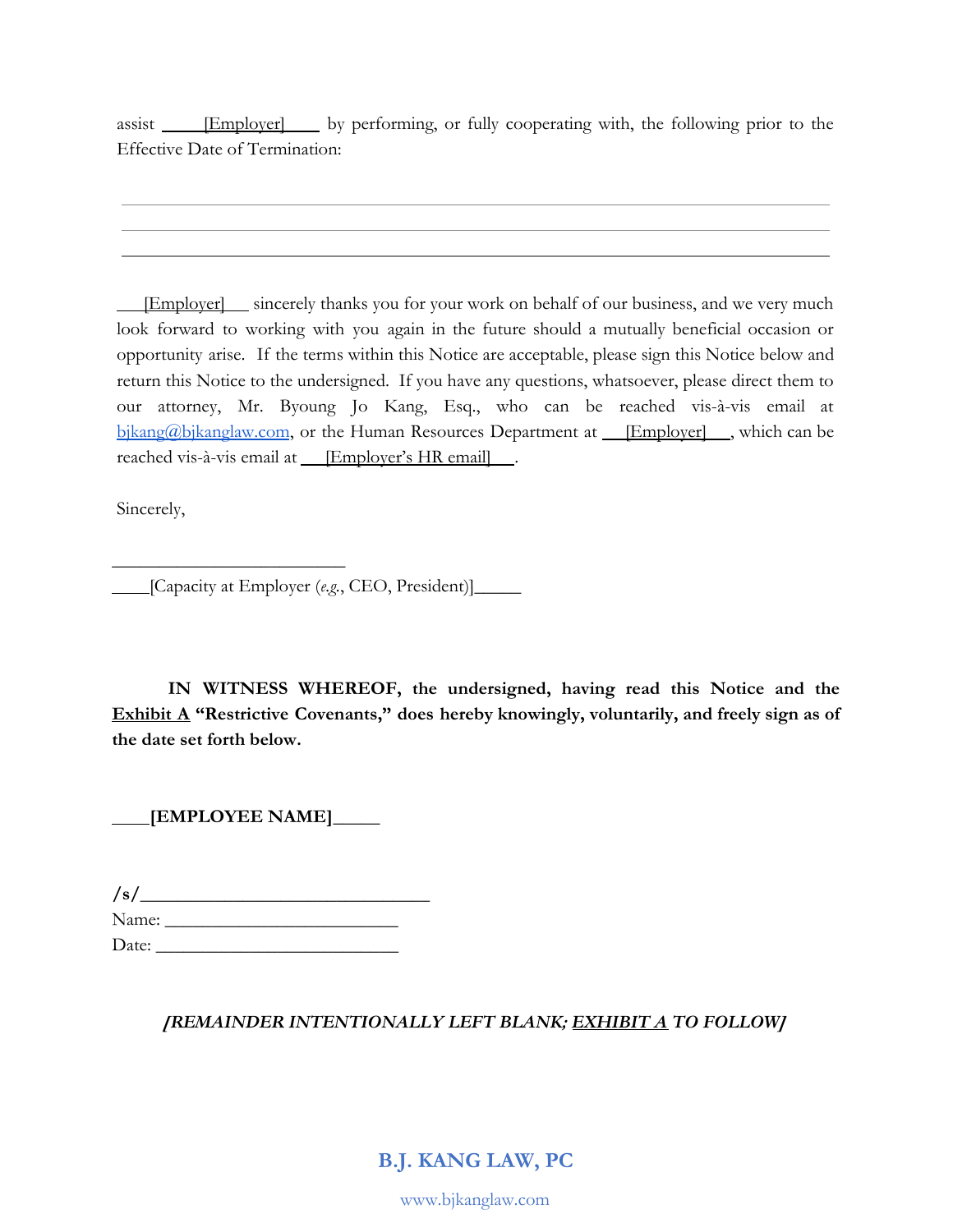# **EXHIBIT A RESTRICTIVE COVENANTS**

IN CONSIDERATION for the "Severance" made by **Employer** [Employer] ("the "**Employer**"), which is made pursuant to the foregoing "Notice" to which this **Exhibit A** (the "**Agreement**") is attached, as well as other good and valuable consideration, the receipt and sufficiency of which are hereby acknowledged, **[Employer]** and **[Employee]** ("the "**Employee**") mutually agree to the following.

#### **1. Confidentiality**

A. Confidential Information. Employee shall not, during the term of, or any time following the expiration of, Employee's \_\_\_\_\_\_\_\_\_\_ Agreement with Employer (the "**Agreement**"), directly or indirectly, divulge, use, furnish, disclose, exploit, or make available to any person or entity, whether or not a competitor of the Employer, any "Confidential Information," except as may be necessary in connection with the faithful performance of Employee's duties to Employer. Notwithstanding the foregoing, in addition to the matters set forth in this Agreement regarding Confidential Information, Employee agrees to be bound by any policies or procedures of Employer which are generally applicable to all employees of Employer with respect to the protection of Confidential Information.

(a) "*Confidential Information*" shall mean and/or include any Employer proprietary information, technical data, trade secrets, or know-how, including, but not limited to, research, product plans, products, services, customer lists and customers, markets, software, developments, inventions, processes, formulas, technology, designs, drawings, engineering, hardware configuration information, marketing, finances, or other business information disclosed to Employee by the Employer, either directly, indirectly, in writing, orally, by drawings, or observation of parts, equipment, methods, or processes. Confidential Information shall also include medical records and related information of Employer or to which Employee had access by virtue of its service to Employer.

(b) "*Confidential Information*" shall not mean and/or include any information that: (i) is or becomes generally available to the public through no act or omission on the part of Employee, (ii) is hereafter received on a non-confidential basis by Employee from a third-party who has, to Employee's knowledge, the lawful right to disclose such information, or (iii) Employee is required to disclose pursuant to a court order or law. The foregoing exceptions shall not apply to Confidential Information such as medical records and other information governed by the Health Insurance Portability and Accountability Act (HIPAA) and similar laws.

# **B.J. KANG LAW, PC**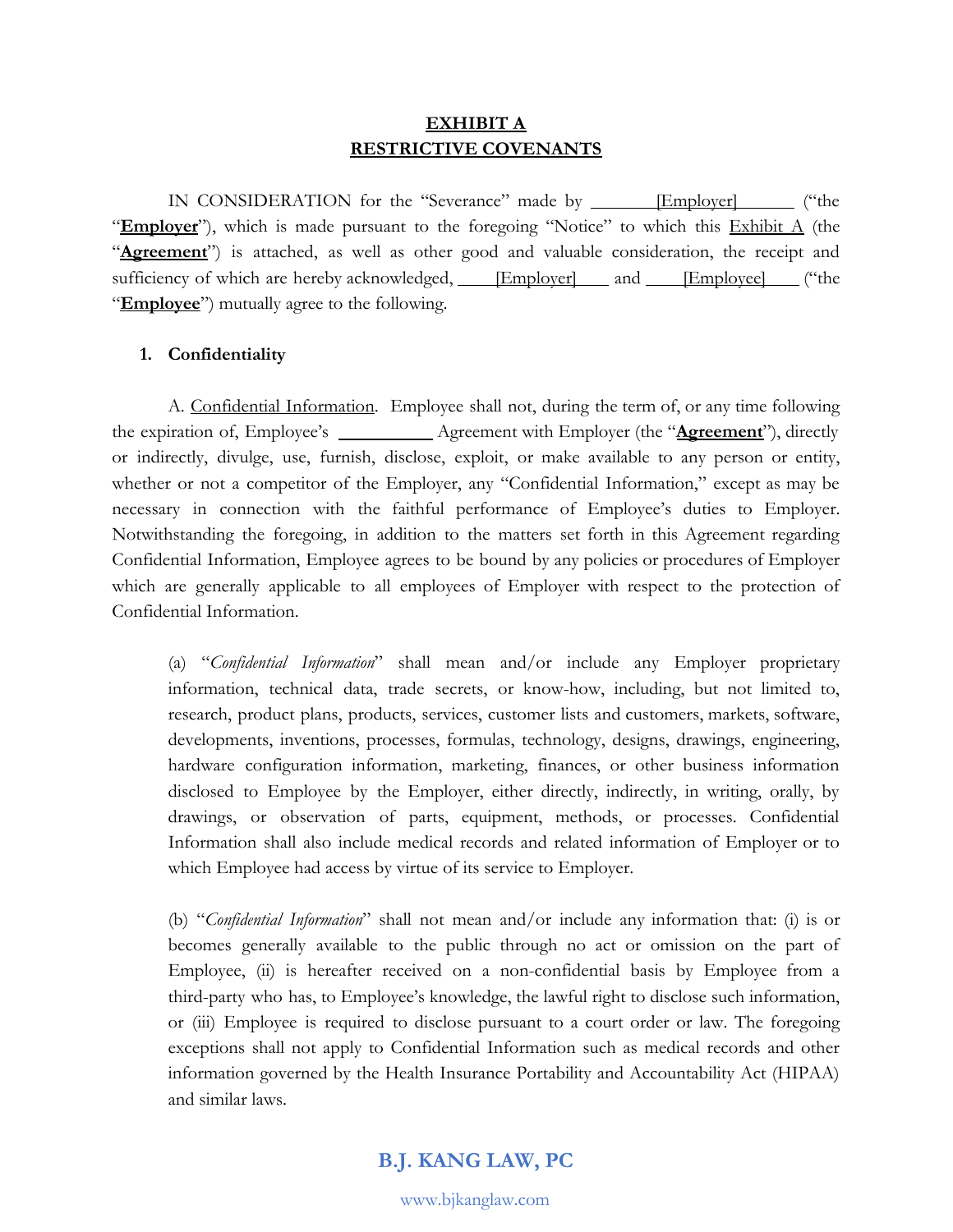B. Reasonable Measures; Return of Confidential Information. Employee hereby agrees to take reasonable measures to prevent unauthorized parties from obtaining or using Confidential Information. Within five (5) business days of Employee's termination with Employer, regardless of reason, Employee shall deliver all property and materials within Employee's possession or control, which belong to the Employer or which contain Confidential Information, to the Employer.

C. Federal and State Restrictions on Confidential Information. Employee further understands that Employee's obligations with respect to certain Confidential Information, such as information relating to , will be further subject to restrictions under certain federal, state, and other laws, rules, and regulations.

### **2. Indemnification.**

Employee hereby indemnifies and holds harmless Employer, along with Employer's officers, employees, directors, shareholders, successors, and assigns, from and against any claim, loss, damage, cost, expense (including reasonable attorneys' fees), or liability arising out of, or related to, the services provided by Employee as an employee to the extent that such services constitutes willful misconduct or gross negligence.

### **3. Required Disclosures.**

Employee shall notify Employer, in writing, within three (3) days after any of the following events occurs:

(a) Employee becoming the subject of a disciplinary proceeding or action, or the subject of any investigation, sanction, or similar action by a peer review organization, or the subject of any other audit or similar proceeding by any federal, state, and/or local agency, or any Medicaid carrier or intermediary, in relation to any of Employee's activities during or throughout the term of Employee's employment with Employer.

# **4. Release of Claims.**

In consideration for the Severance and other good and valuable consideration, as set forth above, Employee agrees to fully release and discharge Employer, from all claims and damages of every kind, known and unknown, which exist or can arise out of the relationship and/or termination of service between Employer and Employee through, and including, the date of Employee signing the Notice. This release includes, but is not limited to, any rights or claims arising under the California Constitution; California statutory and common law; the California Fair Employment and Housing Act; the California Labor Code; the Age Discrimination in Employment Act (ADEA); Title VII of the Civil Rights Act of 1964; the Americans with Disabilities Act; federal and state family leave

# **B.J. KANG LAW, PC**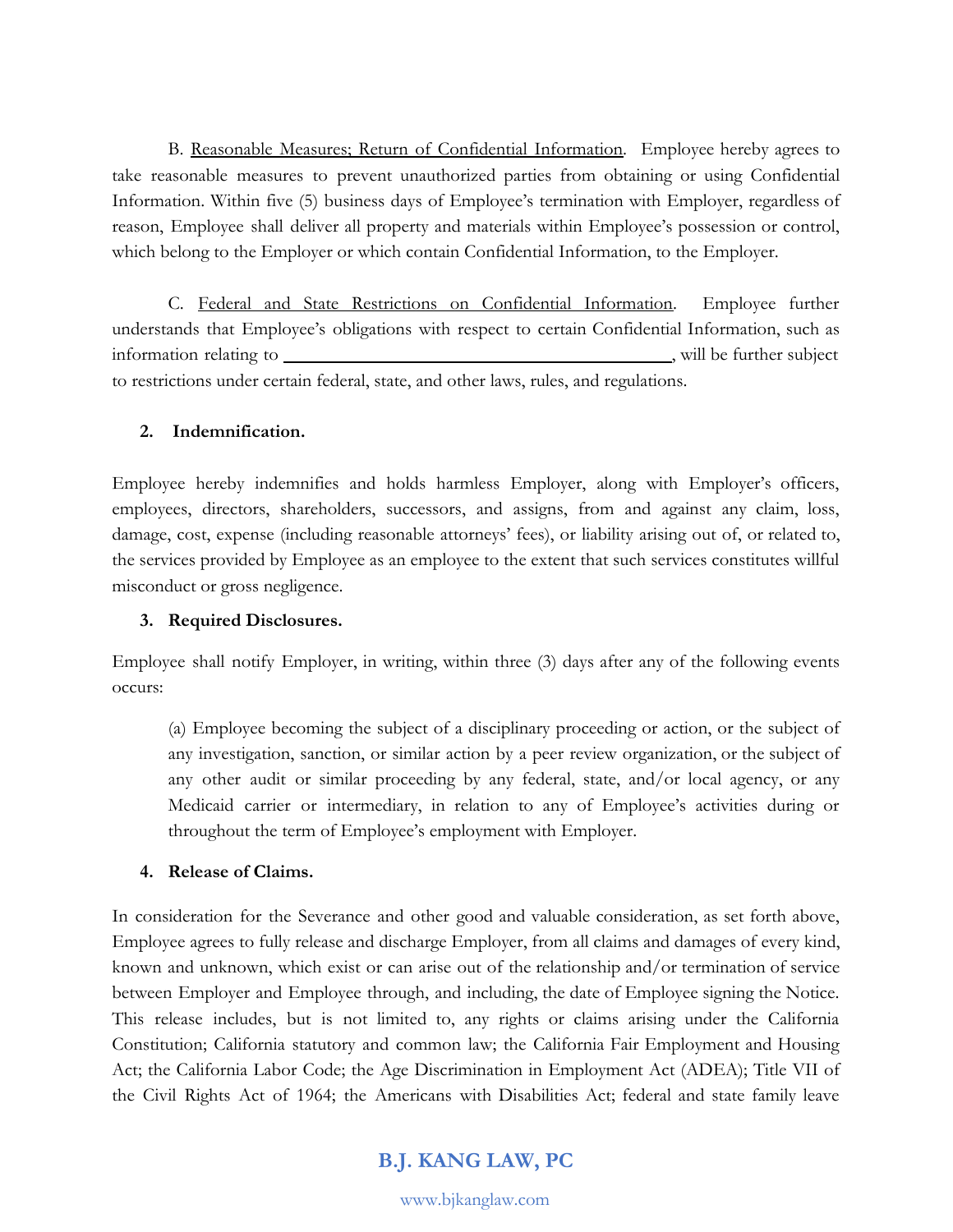statutes; any and all other federal, state and local laws, statutes, executive orders, regulations and common law; any claim for any loss, cost, damage, or expense arising out of any dispute over the non-withholding or other tax treatment of any of the proceeds received by Employee as a result of this Notice; any and all claims for attorneys' fees and costs, including, without limitation, any claims for fraud, misrepresentation, breach of fiduciary duty, breach of duty under applicable state corporate law, and securities fraud under any state or federal law. Employee and Employer agree that this is a settlement in compromise of all such claims to the extent permitted by applicable law.

Employee further agrees and acknowledges that the release provided for in this Section 4 shall apply to all unknown and unanticipated injuries and/or damages as well as those disclosed. Employee acknowledges and understands that Section 1542 of the Civil Code of the State of [California](https://www.lawinsider.com/contracts/tagged/california) provides as follows:

A general release does not extend to claims which the creditor does not know or suspect to exist in his/her favor at the time of executing the release, which if known by him/her must have materially affected his/her settlement with the debtor.

Being aware of Section 1542 of the California Civil Code, Employee, by signing this Notice, expressly waives the provisions of Section 1542 of the [California](https://www.lawinsider.com/contracts/tagged/california) Civil Code and any other similar provisions of law that may be applicable.

Notwithstanding the release of claims otherwise provided for in this Section 4 of the Agreement, it is expressly understood that nothing in this Notice will prevent Employee from filing a charge of discrimination with any state or federal agency, including but not limited to the National Labor Relations Board or the Equal Employment Opportunity Commission or any of its state or local deferral agencies, or participating in any investigation by the National Labor Relations Board, the Equal Employment Opportunity Commission or any of its state or local deferral agencies, although Employee understands and agrees that by signing this Notice, he waives his right (if any) to any monetary or other recovery should any governmental agency or other third party pursue any claims on Employee's behalf, either individually, or as part of any class, collective, or representative action. Further, nothing in this Notice shall be construed to waive any right that is not subject to waiver by private agreement, including any right that Employee may have under California Labor Code Section 2802, to indemnification of any expenses or losses incurred in discharging his duties. It is also expressly understood that nothing in this Notice shall in any way prohibit Employee from bringing any complaint, claim, or action seeking to challenge the validity of this Notice and/or bringing any complaint claim or action alleging a breach of this Notice agreement by Employer.

### **5. Covenant Not to Solicit.**

For a period of two (2) years following the date of the Notice, Employee shall not:

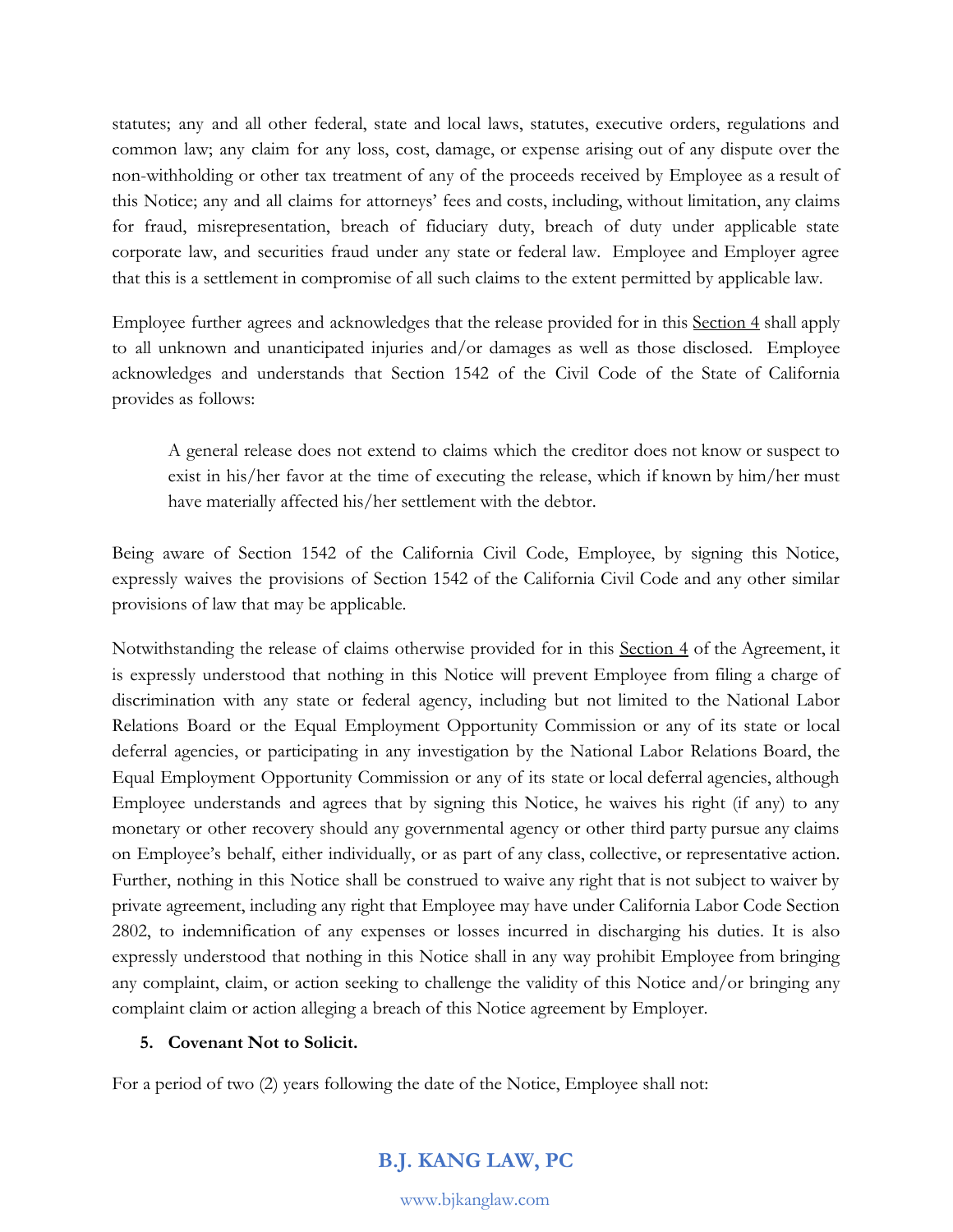(a) Attempt to convince, persuade, solicit, or actually solicit, directly or indirectly, the Employer's customers to terminate, curtail, or restrict their relationship with Employer;

(b) Directly or indirectly attempt to convince, persuade, solicit, or actually solicit any person employed by, or contracted with, the Employer to leave his or her service agreement, employment agreement, or other similarly titled agreement, or to not fulfill his or her contractual responsibility, regardless if the service agreement, employment agreement, or other similarly titled agreement is full-time, part-time, or temporary, and regardless if such service agreement, employment agreement, or other similarly titled agreement is a written or oral agreement, and/or for a determined period of time or at-will; and

(c) Directly or indirectly employ any person employed by, or contracted by, the Employer as of the date of this Notice, regardless if the employment or contractual arrangement is full-time, part-time, or temporary, and regardless if such service agreement, employment agreement, or other similarly titled agreement is a written or oral agreement, and/or for a determined period of time or at-will.

### **6. Ownership of Records.**

The ownership of, and right of control of, all **with all**  $\blacksquare$ 

and any and all other

documents that were otherwise prepared in connection with the operations and general business of Employer, shall vest, and have vested, exclusively in, and at all times remain with, the Employer. The ownership of, and right of control of, all records and/or documents contemplated herein shall be subject to, and in conformance with, all requirements of applicable professional ethics rules and regulations, and subject to all applicable Federal, State, and Local laws, rules, and regulations.

### **7. Arbitration.**

All disputes, as to breach of the Agreement by either Employer and/or Employee, shall be submitted to, and decided by, the American Arbitration Association regional office in Los Angeles, California. Thus, any dispute, controversy, or claim that arises out of, or is related to, this Agreement or the Notice between Employer and Employee shall be settled by independent arbitration administered by the American Arbitration Association, under its Service Agreement Arbitration Rules and Mediation Procedures, and any judgment by such arbitrator(s) shall be entered into any court having competent jurisdiction thereof.

#### **8. Miscellaneous.**

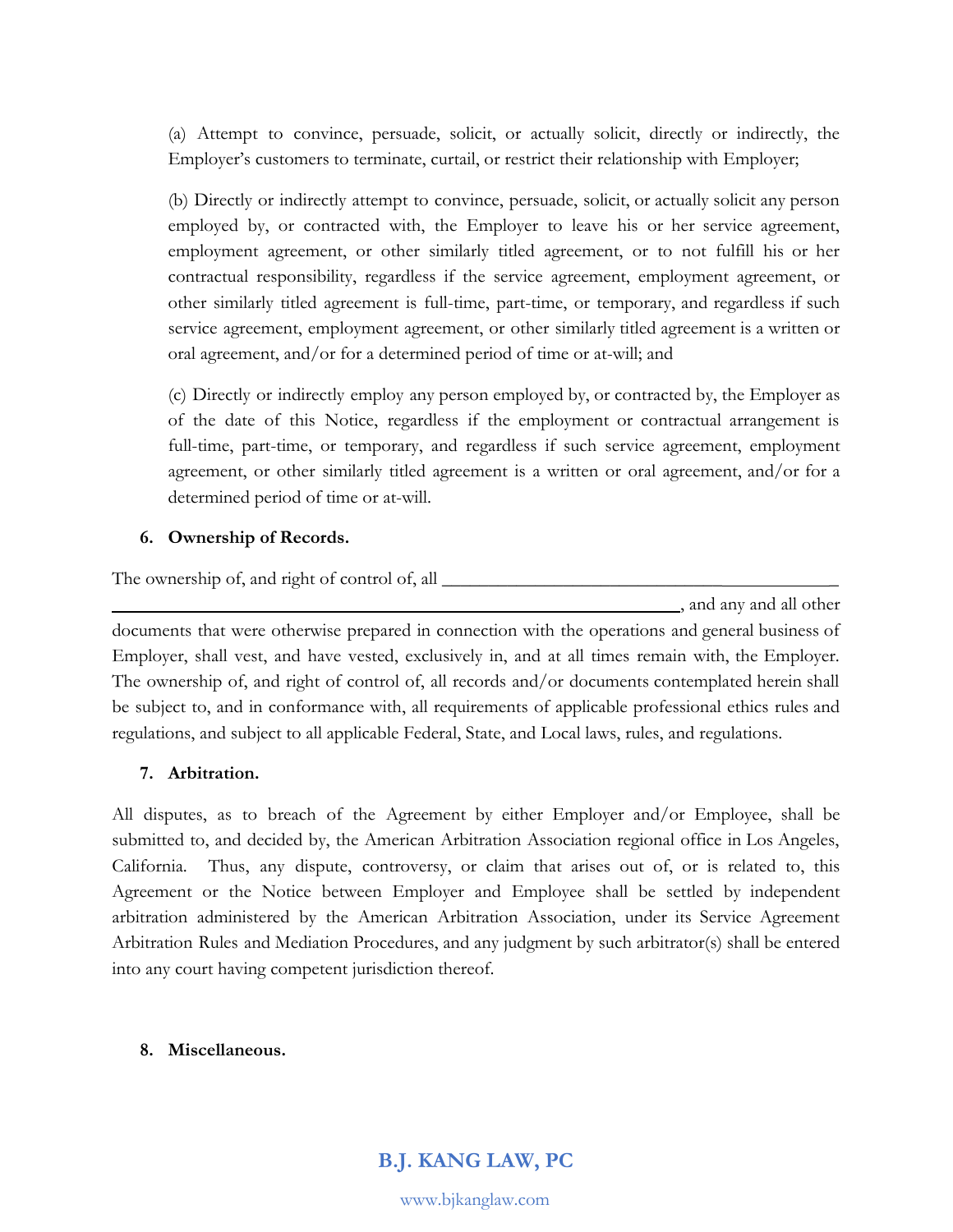A. Notices. All notices required or permitted by this Agreement shall be in writing. Any notice required or permitted shall be deemed effectively given on the date that such notice is personally delivered, or three (3) days after such notice is mailed by registered or certified mail, return receipt requested, postage prepaid, and properly addressed to the respective party to whom such notice relates at the address set forth below, or at such different address as shall be specified by notice:

> $\frac{1}{2}$  , and the set of the set of the set of the set of the set of the set of the set of the set of the set of the set of the set of the set of the set of the set of the set of the set of the set of the set of the set  $\frac{1}{2}$  , and the set of the set of the set of the set of the set of the set of the set of the set of the set of the set of the set of the set of the set of the set of the set of the set of the set of the set of the set  $\frac{1}{2}$  , and the set of the set of the set of the set of the set of the set of the set of the set of the set of the set of the set of the set of the set of the set of the set of the set of the set of the set of the set

> $\frac{1}{2}$  , and the set of the set of the set of the set of the set of the set of the set of the set of the set of the set of the set of the set of the set of the set of the set of the set of the set of the set of the set  $\frac{1}{2}$  , and the set of the set of the set of the set of the set of the set of the set of the set of the set of the set of the set of the set of the set of the set of the set of the set of the set of the set of the set  $\frac{1}{2}$  , and the set of the set of the set of the set of the set of the set of the set of the set of the set of the set of the set of the set of the set of the set of the set of the set of the set of the set of the set

**If notice to Employer:**

**If to Employee:**

B. Choice of Law. Both this Agreement and the Notice shall be governed, construed, and enforced in accordance with the laws of the State of California.

C. Waiver of Breach. The waiver by either of the parties of a breach or violation, of any provision in this Agreement or Notice, shall not operate as, or be construed to be, a waiver of any subsequent breach of the same or any other provision contained in this Agreement or Notice.

D. Severability. If any provision, or part of a provision, in this Agreement or Notice is held to be invalid or unenforceable for any reason, then such invalidity or unenforceability, thereof, shall not affect the remainder of this Agreement or Notice and, thus, this Agreement and Notice shall continue to remain in full force and effect and continue to be enforceable in accordance with the terms therein.

E. Entire Agreement. This Agreement, contemporaneously with the Notice, supersedes all previous contracts and constitutes the entire agreement between the parties: the Employer and the Employee. Employee specifically acknowledges that by entering into, and executing, this Agreement and the Notice, Employee relies solely upon the representations and agreements contained in this Agreement, and the Notice, and no others.

F. Non-admission of Liability Employee understand and agree that neither the payment of any sum of money nor the execution of this Agreement by Employer will constitute or be construed as an admission of any wrongdoing or liability whatsoever by Employer.

# **B.J. KANG LAW, PC**